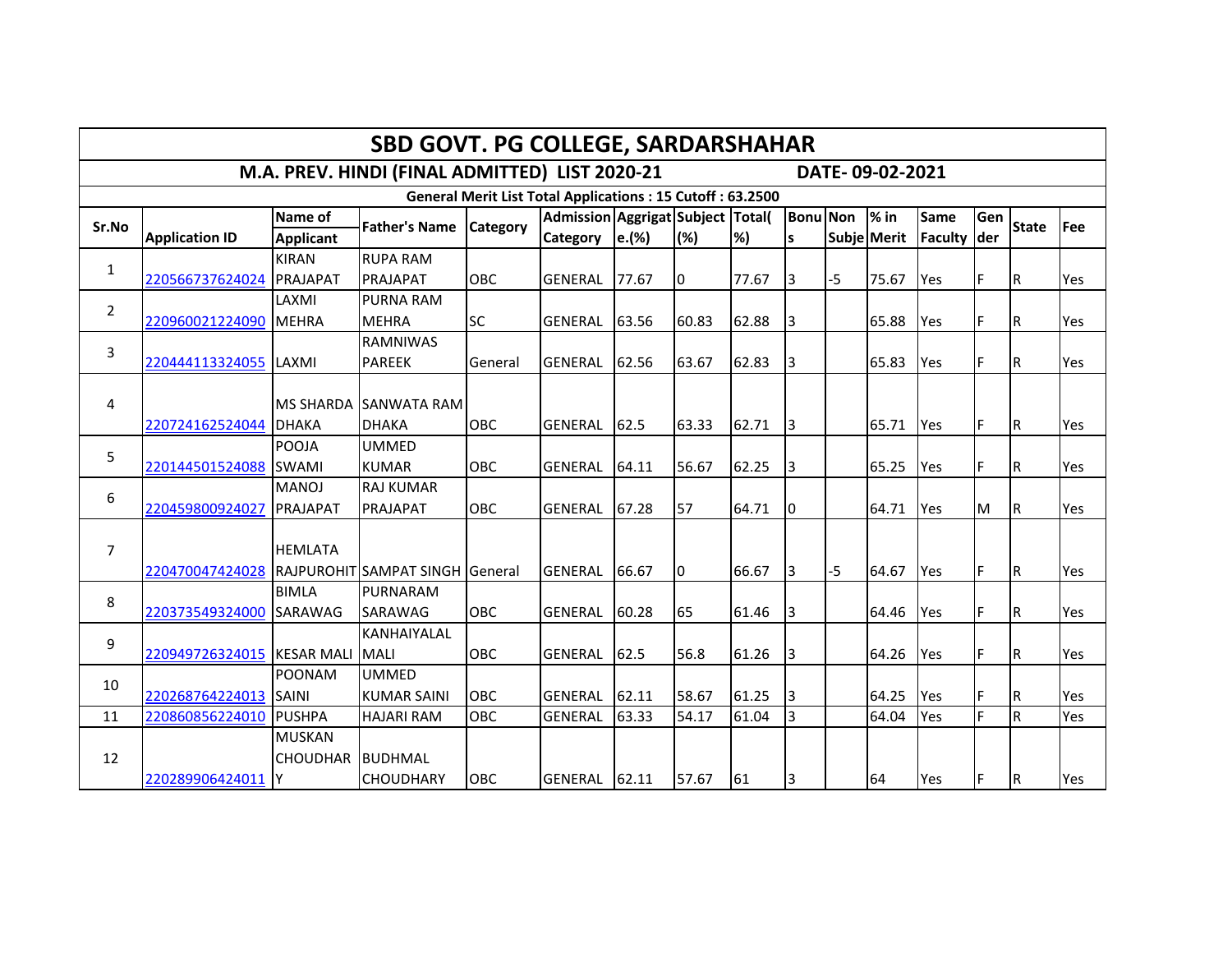|    |                   | <b>BHAGWANT</b> |                            |         |                 |        |       |       |  |       |              |    |     |
|----|-------------------|-----------------|----------------------------|---------|-----------------|--------|-------|-------|--|-------|--------------|----|-----|
| 13 | 220266150124053   |                 | NIRANA RAM                 | Isc     | <b>IGENERAL</b> | -161   | 160   | 60.75 |  | 63.75 | <b>P</b> Yes | IR | Yes |
|    |                   | <b>MONU</b>     |                            |         |                 |        |       |       |  |       |              |    |     |
| 14 |                   | <b>SHEKHAWA</b> |                            |         |                 |        |       |       |  |       |              |    |     |
|    | 220500328224093 T |                 | <b>UMMED SINGH General</b> |         | <b>IGENERAL</b> | 157.33 | 69.33 | 60.33 |  | 63.33 | <b>IYes</b>  | IR | Yes |
|    |                   |                 | <b>SANDEEP</b>             |         |                 |        |       |       |  |       |              |    |     |
| 15 |                   | <b>KUSUM</b>    | <b>KUMAR</b>               |         |                 |        |       |       |  |       |              |    |     |
|    | 220289955224070   | <b>ISHARMA</b>  | <b>SHARMA</b>              | General | <b>IGENERAL</b> | 62.67  | 153   | 60.25 |  | 63.25 | <b>P</b> Yes | IR | Yes |

|       |                          |                  | Divyang Ortho Merit List Total Applications: 1 Cutoff: 60.2500 |                  |                                          |                      |       |             |                 |                    |                      |            |       |            |
|-------|--------------------------|------------------|----------------------------------------------------------------|------------------|------------------------------------------|----------------------|-------|-------------|-----------------|--------------------|----------------------|------------|-------|------------|
|       |                          | <b>IName of</b>  |                                                                |                  | Admission   Aggrigat   Subject   Total ( |                      |       |             | <b>Bonu Non</b> | $\frac{9}{2}$ in   | <b>Same</b>          | <b>Gen</b> | State | l Fee      |
| Sr.No | <b>Application ID</b>    | <b>Applicant</b> | <b>Father's Name Category</b>                                  |                  | Category                                 | $\left e\right $ (%) | (%    | %)          |                 | <b>Subie Merit</b> | <b>IFaculty Ider</b> |            |       |            |
|       | 220436987024036 IRANJANA |                  | <b>MANIRAM</b>                                                 | <b>I</b> General | <b>IGENERAL</b>                          | 157.06               | 57.83 | 157<br>'.25 |                 | 60.25              | <b>IYes</b>          |            | ΙR    | <b>Yes</b> |

|       |                        |                  |                       |                 | <b>EWS Merit List Total Applications: 2 Cutoff: 57.1300</b> |       |             |                    |                 |                    |                    |      |              |             |
|-------|------------------------|------------------|-----------------------|-----------------|-------------------------------------------------------------|-------|-------------|--------------------|-----------------|--------------------|--------------------|------|--------------|-------------|
| Sr.No |                        | <b>Name of</b>   | <b>IFather's Name</b> |                 | Admission Aggrigat Subject  Total(                          |       |             |                    | <b>Bonu Non</b> | $\mathsf{I\%}$ in  | <b>Same</b>        | lGen | <b>State</b> | <b>IFee</b> |
|       | <b>Application ID</b>  | <b>Applicant</b> |                       | <b>Category</b> | <b>Category</b>                                             | e.(%) | (%)         | $\left  \%\right)$ |                 | <b>Subie Merit</b> | <b>Faculty der</b> |      |              |             |
|       |                        | <b>PRIYANKA</b>  | <b>MANOHAR</b>        |                 |                                                             |       |             |                    |                 |                    |                    |      |              |             |
|       | 220465492224010 KANWAR |                  | <b>SINGH RAJVI</b>    | <b>General</b>  | <b>IEWS</b>                                                 | 55.28 | <b>I</b> 56 | 55.46              | -13             | 58.46              | <b>IYes</b>        |      |              | <b>IYes</b> |
|       |                        | <b>MADAN</b>     | <b>IRAGHUVEER</b>     |                 |                                                             |       |             |                    |                 |                    |                    |      |              |             |
|       | 220326805924061        | <b>KANWAR</b>    | <b>SINGH</b>          | <b>General</b>  | <b>IEWS</b>                                                 | 54.78 | 52.17       | 54.13              |                 | 57.13              | <b>IYes</b>        |      | ΙR           | Yes         |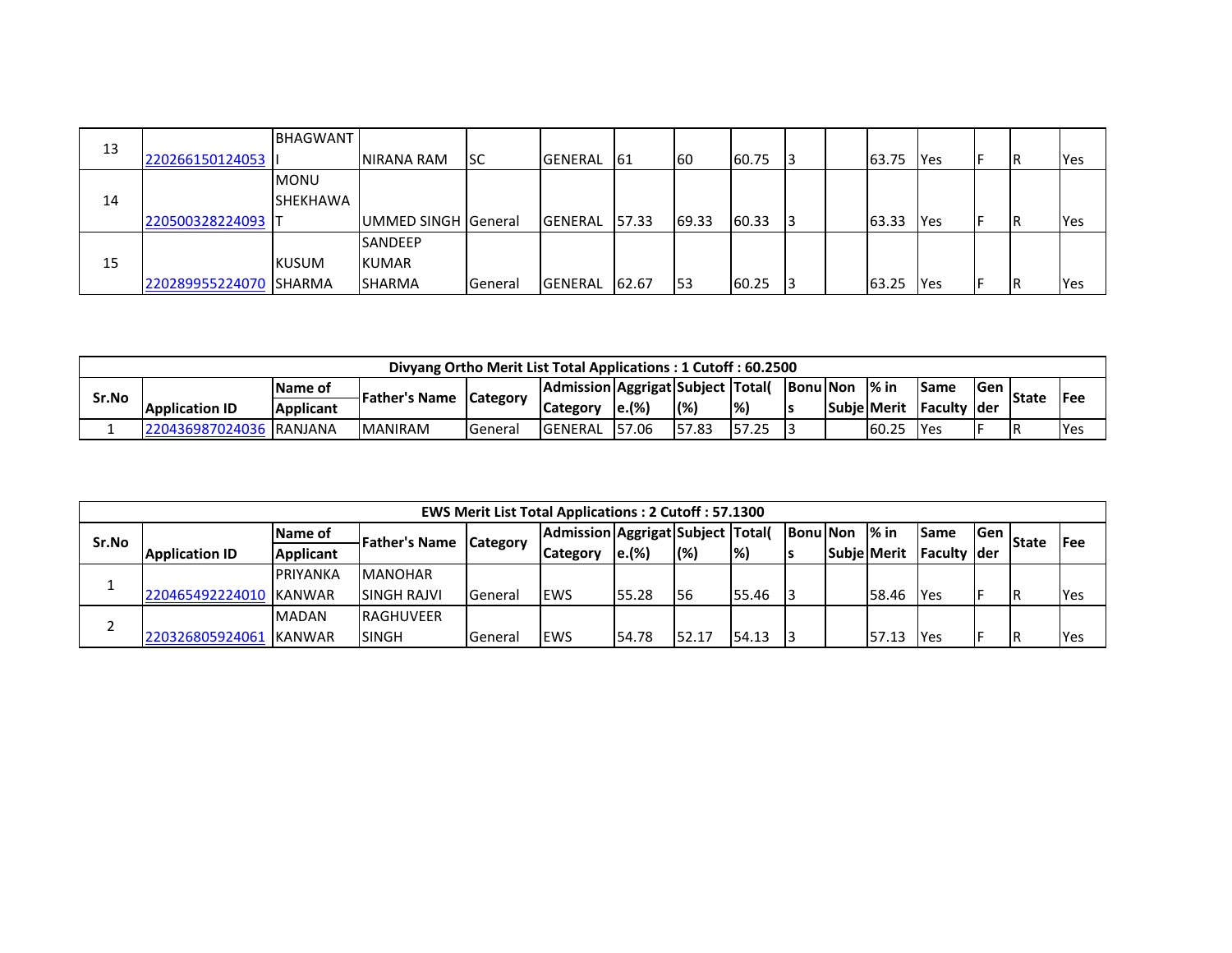|       |                       |                     |                    | <b>OBC Merit List Total Applications: 7 Cutoff: 60.0800</b> |                                   |       |       |       |                 |      |             |             |      |              |     |
|-------|-----------------------|---------------------|--------------------|-------------------------------------------------------------|-----------------------------------|-------|-------|-------|-----------------|------|-------------|-------------|------|--------------|-----|
| Sr.No |                       | Name of             |                    |                                                             | Admission Aggrigat Subject Total( |       |       |       | <b>Bonu</b> Non |      | $%$ in      | <b>Same</b> | Gen  |              | Fee |
|       | <b>Application ID</b> | <b>Applicant</b>    | Father's Name      | <b>Category</b>                                             | <b>Category</b>                   | e.(%) | (%)   | %)    |                 |      | Subje Merit | Faculty     | lder | <b>State</b> |     |
|       |                       |                     | <b>VINOD KUMAR</b> |                                                             |                                   |       |       |       |                 |      |             |             |      |              |     |
|       | 220127658524093       | <b>IPRITI SAINI</b> | SAINI              | <b>OBC</b>                                                  | <b>OBC</b>                        | 62.5  | 53    | 60.12 | I3              |      | 63.12       | <b>IYes</b> | F    | IR.          | Yes |
| 2     |                       |                     | <b>MAHAVEER</b>    |                                                             |                                   |       |       |       |                 |      |             |             |      |              |     |
|       | 220654707824028       | <b>JANITA KURI</b>  | <b>PRASAD</b>      | <b>OBC</b>                                                  | <b>OBC</b>                        | 60.78 | 56.67 | 59.75 | I3              |      | 62.75       | <b>IYes</b> | F    | IR.          | Yes |
| 3     |                       | SULOCHANAI          |                    |                                                             |                                   |       |       |       |                 |      |             |             |      |              |     |
|       | 220667391024030       | <b>DHAKA</b>        | <b>ARJUN RAM</b>   | <b>OBC</b>                                                  | <b>OBC</b>                        | 59.61 | 58.67 | 59.38 | 13.             |      | 62.38       | <b>IYes</b> |      | ΙR           | Yes |
|       |                       |                     | <b>GHANSHYAM</b>   |                                                             |                                   |       |       |       |                 |      |             |             |      |              |     |
| 4     | 220751087024080       | <b>SONU SAINI</b>   | <b>SAINI</b>       | <b>OBC</b>                                                  | OBC                               | 62.78 |       | 62.78 |                 | $-5$ | 60.78       | Yes         | F    | ΙR           | Yes |
| 5     |                       | <b>MANISHA</b>      | <b>GHARSI RAM</b>  |                                                             |                                   |       |       |       |                 |      |             |             |      |              |     |
|       | 220533363124079       | PRAJAPAT            | IPRAJAPAT          | <b>OBC</b>                                                  | <b>OBC</b>                        | 56.89 | 58.83 | 57.38 | I3              |      | 60.38       | Yes         | F    | IR           | Yes |
| 6     | 220176910824071       | <b>RANJEET</b>      | <b>RATAN LAL</b>   | <b>OBC</b>                                                  | <b>OBC</b>                        | 55.44 | 54.5  | 55.21 |                 |      | 60.21       | Yes         | ΙM   | <b>R</b>     | Yes |
|       |                       | <b>BHAWANA</b>      | <b>NAND KISHOR</b> |                                                             |                                   |       |       |       |                 |      |             |             |      |              |     |
|       | 220622228624065       | <b>IDARJI</b>       | DARJI              | <b>OBC</b>                                                  | <b>OBC</b>                        | 58.67 | 52.33 | 57.08 | l3              |      | 60.08       | Yes         | F    | IR.          | Yes |

|       |                       |                  | Divyang Ortho Merit List Total Applications: 1 Cutoff: 55.5600 |            |                                    |                   |     |                          |    |                |                    |                    |      |              |             |
|-------|-----------------------|------------------|----------------------------------------------------------------|------------|------------------------------------|-------------------|-----|--------------------------|----|----------------|--------------------|--------------------|------|--------------|-------------|
|       |                       | <b>Name of</b>   | <b>Father's Name Category</b>                                  |            | Admission Aggrigat Subject  Total( |                   |     |                          |    | BonulNon 1% in |                    | <b>ISame</b>       | lGen | <b>State</b> | <b>IFee</b> |
| Sr.No | <b>Application ID</b> | <b>Applicant</b> |                                                                |            | <b>Category</b>                    | $\mathbf{e}$ .(%) | (%) | $\left  \%\right\rangle$ | Is |                | <b>Subie Merit</b> | <b>Faculty der</b> |      |              |             |
|       |                       | <b>SHARDA</b>    | <b>BANWARI DAS</b>                                             |            |                                    |                   |     |                          |    |                |                    |                    |      |              |             |
|       | 220954971524030 SWAMI |                  | <b>SWAMI</b>                                                   | <b>OBC</b> | <b>OBC</b>                         | 57.56             |     | 57.56                    |    |                | 55.56              | -INo               |      |              | Yes         |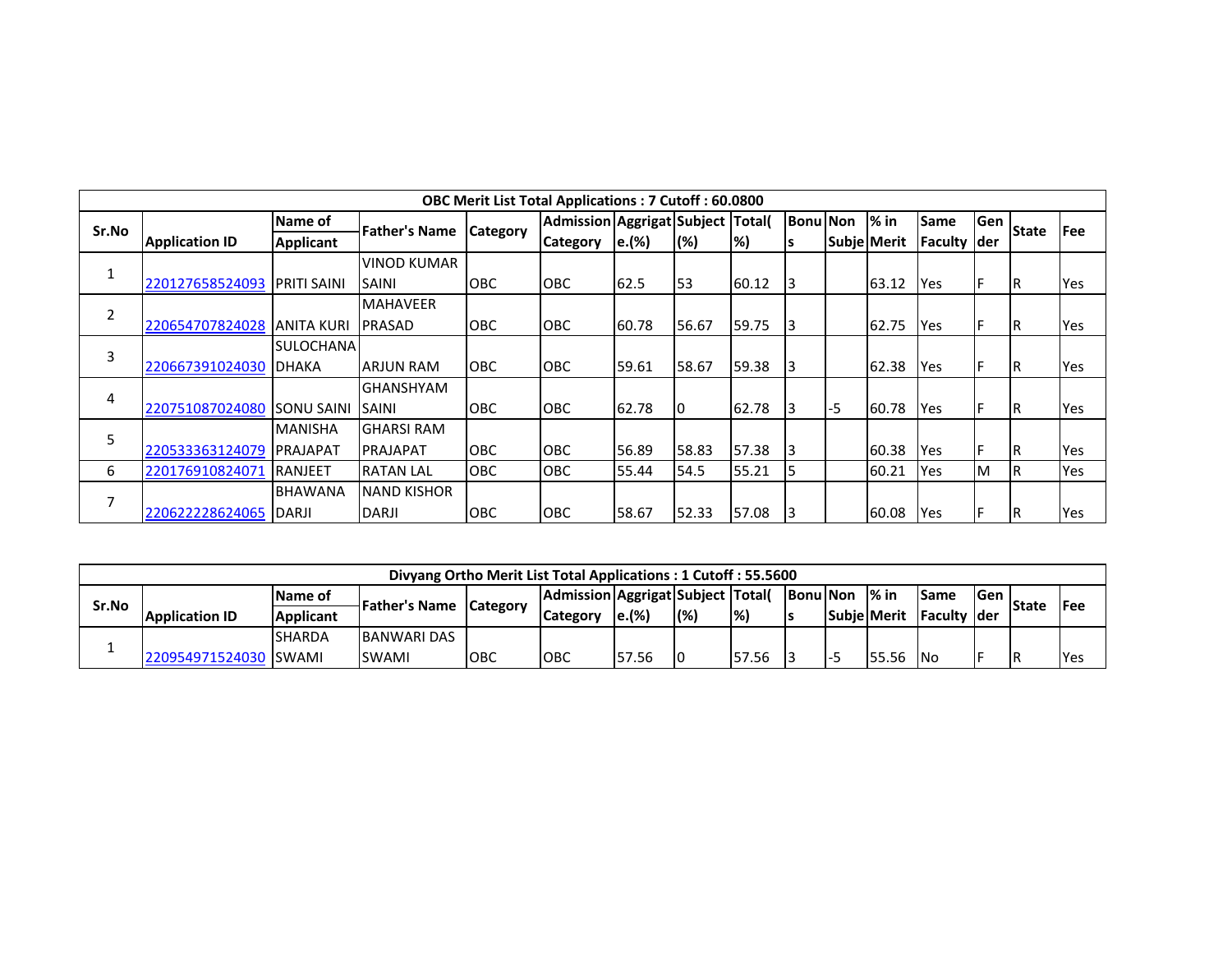|                |                       |                  |                    |                 | SC Merit List Total Applications: 7 Cutoff: 55.5000 |       |       |               |                 |             |            |      |              |      |
|----------------|-----------------------|------------------|--------------------|-----------------|-----------------------------------------------------|-------|-------|---------------|-----------------|-------------|------------|------|--------------|------|
| Sr.No          |                       | Name of          | Father's Name      |                 | Admission Aggrigat Subject Total(                   |       |       |               | <b>Bonu Non</b> | $%$ in      | Same       | Gen  | <b>State</b> | lFee |
|                | <b>Application ID</b> | <b>Applicant</b> |                    | <b>Category</b> | <b>Category</b>                                     | e.(%) | (%)   | $\frac{8}{3}$ |                 | Subje Merit | Faculty    | lder |              |      |
|                |                       |                  | <b>SHRAWAN</b>     |                 |                                                     |       |       |               |                 |             |            |      |              |      |
| 1              |                       | <b>SUMAN</b>     | <b>KUMAR</b>       |                 |                                                     |       |       |               |                 |             |            |      |              |      |
|                | 220253607824066       | <b>IMEGHWAL</b>  | <b>MEGHWAL</b>     | <b>SC</b>       | <b>SC</b>                                           | 60.5  | 54.83 | 59.08         | l3              | 62.08       | Yes        |      | IR           | Yes  |
|                |                       |                  | dungar mal         |                 |                                                     |       |       |               |                 |             |            |      |              |      |
| $\overline{2}$ | 220357930024010       | sanju            | kalwa              | <b>SC</b>       | <b>SC</b>                                           | 59.78 | 56.33 | 58.92         | 3               | 61.92       | Yes        |      | IR           | Yes  |
|                |                       | <b>KISHOR</b>    | <b>SHRAWAN</b>     |                 |                                                     |       |       |               |                 |             |            |      |              |      |
| 3              | 220717759924024       | <b>NAYAK</b>     | <b>RAM</b>         | lsc.            | <b>SC</b>                                           | 55.67 | 56.67 | 55.92         | 5               | 60.92       | Yes        | M    | IR           | Yes  |
| 4              | 220467296424020       | <b>BASANTI</b>   | <b>SHANKAR LAL</b> | <b>SC</b>       | <b>SC</b>                                           | 57.56 | 54    | 56.67         | 3               | 59.67       | Yes        |      | IR           | Yes  |
|                |                       | SAROJ            |                    |                 |                                                     |       |       |               |                 |             |            |      |              |      |
| 5              | 220208798024028       | <b>MEGHWAL</b>   | <b>DUNGAR MAL</b>  | lsc.            | <b>SC</b>                                           | 57.61 | 51.5  | 56.08         | 3               | 59.08       | <b>Yes</b> |      | IR           | Yes  |
|                |                       | <b>RUKMANI</b>   |                    |                 |                                                     |       |       |               |                 |             |            |      |              |      |
| 6              | 220482079224071 SOLRA |                  | BHAGIRATH          | <b>SC</b>       | <b>SC</b>                                           | 52.72 | 53.67 | 52.96         | I3              | 55.96       | Yes        |      | IR.          | Yes  |
|                |                       | <b>KIRAN</b>     | <b>JAGDISH</b>     |                 |                                                     |       |       |               |                 |             |            |      |              |      |
|                | 220461497324015       | KUMARI           | <b>PRASAD</b>      | <b>SC</b>       | lsc                                                 | 52.56 | 52.33 | 52.5          | l3              | 55.5        | Yes        |      | IR           | Yes  |

|       |                                             |                  |                        | ST Merit List Total Applications: 1 Cutoff: 48.0400 |                   |       |                 |     |                |                    |               |      |              |      |
|-------|---------------------------------------------|------------------|------------------------|-----------------------------------------------------|-------------------|-------|-----------------|-----|----------------|--------------------|---------------|------|--------------|------|
|       |                                             | <b>IName of</b>  | Father's Name Category | Admission Aggrigat Subject  Total(                  |                   |       |                 |     | BonulNon 1% in |                    | <b>ISame</b>  | lGen | <b>State</b> | lFee |
| Sr.No | <b>Application ID</b>                       | <b>Applicant</b> |                        | Category                                            | $\mathbf{e}$ .(%) | (%)   | $\mathcal{P}_6$ |     |                | <b>Subie Merit</b> | lFaculty Ider |      |              |      |
|       |                                             |                  |                        |                                                     |                   |       |                 |     |                |                    |               |      |              |      |
|       | 220979805724074 JANIL MEENAIGOPAL MEENA IST |                  |                        | <b>ST</b>                                           | 49.28             | 44.33 | 48.04           | -10 |                | 48.04              | <b>IYes</b>   | Iм   | <b>R</b>     | Yes  |